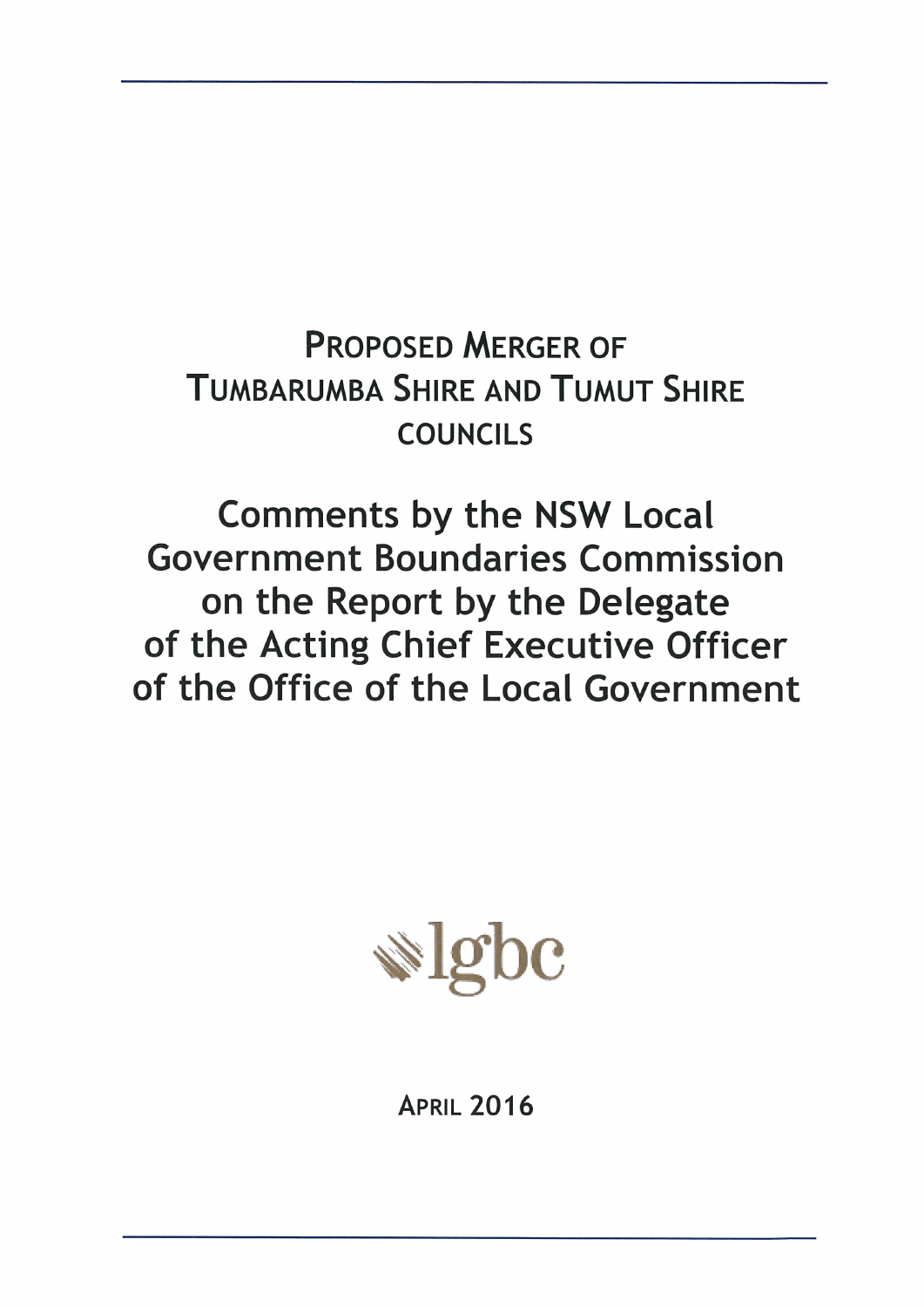

**Local Government Boundaries Commission GPO Box 5341** Sydney NSW 2001

The Hon Paul Toole MP Minister for Local Government Level 17 NE 52 Martin Place, SYDNEY NSW 2000

**Dear Minister** 

#### Proposed merger of Tumbarumba Shire and Tumut Shire councils

The Local Government Boundaries Commission provides its comments on the Delegate's Report into the above merger proposal under section 218F(6) of the Local Government Act 1993.

Yours sincerely

Bot Senat

RJ Sendt Chairperson 29 April 2016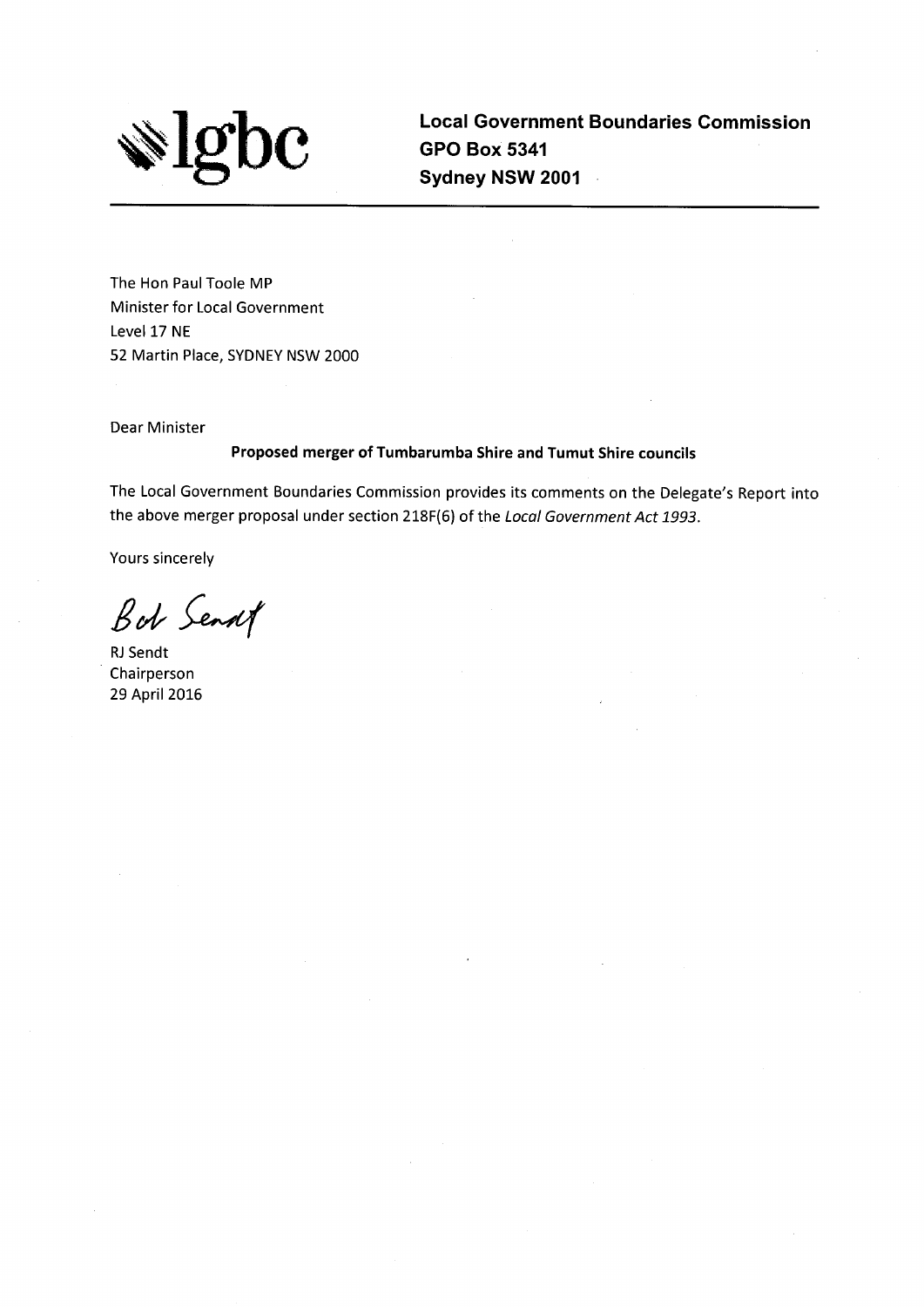# **1. Summary of Local Government Boundaries Commission comments**

The Boundaries Commission has reviewed the Delegate's Report on the proposed merger of merge Tumbarumba Shire Council and Tumut Shire Council to determine whether it shows the legislative process has been followed and the Delegate has taken into account all the factors required under the *Local Government Act 1993* (the Act).

#### **The Commission has assessed that:**

- **the Delegate's Report shows that the Delegate has undertaken all the processes required by section 263 of the Act,**
- **the Delegate's Report shows that the Delegate has adequately considered all the factors required by section 263(3) of the Act, and**
- **the Delegate's recommendation in relation to the proposed merger is supported by the Delegate's assessment of the factors.**

# **2. Summary of the merger proposal**

On 6 January 2016, the Minister for Local Government referred a proposal to merge the local government areas of Tumbarumba Shire Council and Tumut Shire Council to the Acting Chief Executive of the Office of Local Government for examination and report under the Act. The following map shows the proposed new council area (shaded in green).



*Proposed merger of Tumbarumba and Tumut*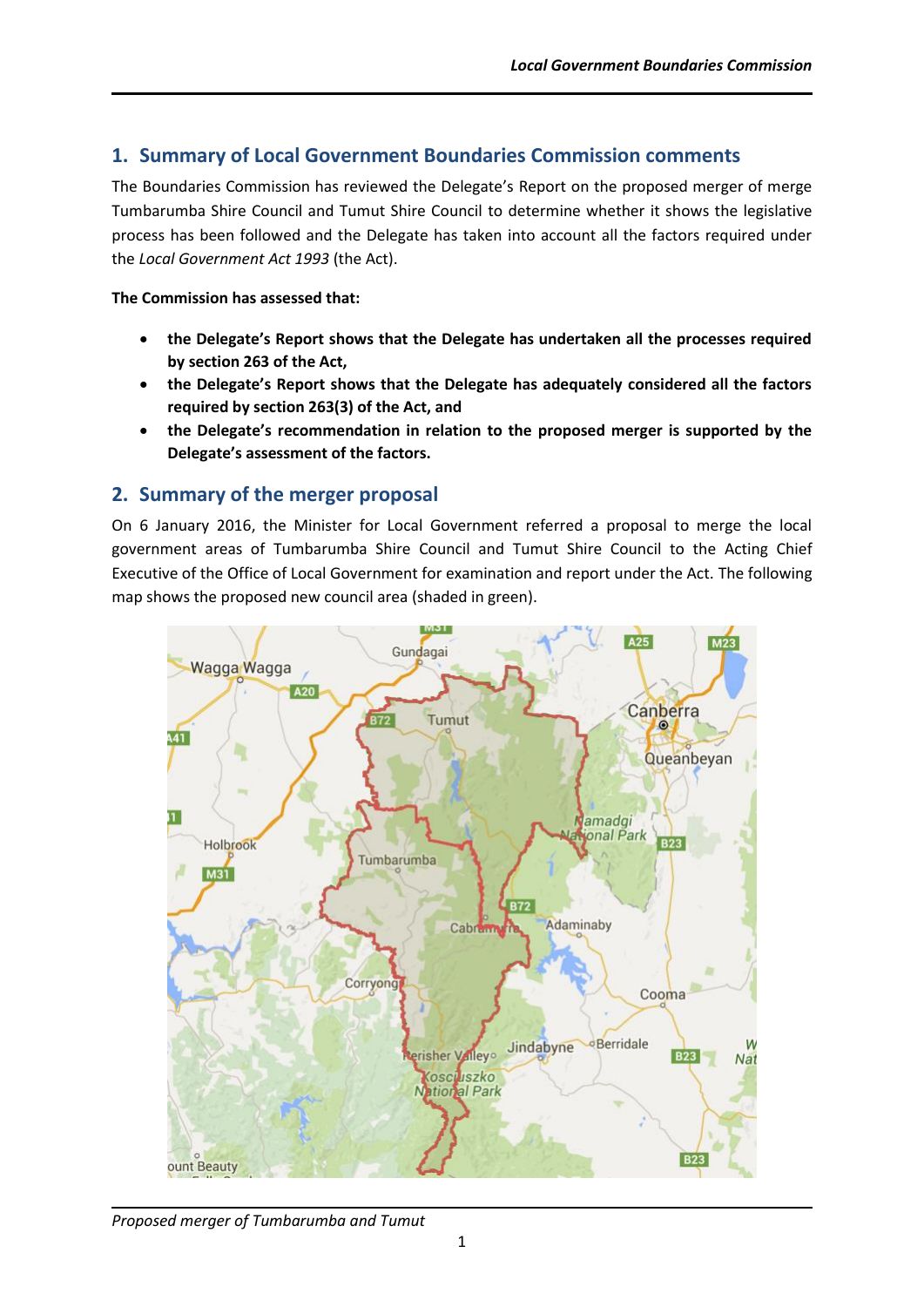| Council                  | 2016   | 2031   |
|--------------------------|--------|--------|
| Tumbarumba Shire Council | 3.450  | 3,300  |
| Tumut Shire              | 11.250 | 10.650 |
| New Council              | 14,700 | 13,950 |

The proposal would have the following impacts on population across part of the two Councils.

*Source: NSW Department of Planning & Environment, 2014 NSW Projections (Population, Household and Dwellings).*

The Acting Chief Executive delegated the function of examining and reporting on each of the proposals to a number of people, known as 'Delegates'. Delegates were required to examine and report upon each merger proposal rigorously and fairly. The examination process included Delegates calling for submissions and holding a public inquiry on each proposed council merger. Delegates prepared a report on the proposal and provided that report to the Local Government Boundaries Commission.

# **3. Role of the Local Government Boundaries Commission**

The Local Government Boundaries Commission is an independent statutory authority constituted under section 260 of the Act. The Boundaries Commission examines and reports on any matter referred to it by the Minister in relation to the boundaries of local government areas and the areas of operation of county councils.

The Boundaries Commission has several functions under the Act. In the current context (where the Minister has elected to refer the proposal to the Office of Local Government, rather than the Boundaries Commission, for examination), the most relevant Commission functions are set out in section 218F(6) of the Act. This section requires:

- the Chief Executive to furnish the Report on the examination of the merger proposal to the Boundaries Commission for review and comment, and
- the Boundaries Commission to review the Report and send its comments to the Minister.

The Commission's role does not involve re-examining the advantages and disadvantages of the proposed mergers, accepting submissions or holding public inquiries.

# **4. Delegate's Recommendations**

The Delegate's key recommendation is:

*"That the proposed merger of Tumut Shire and Tumbarumba Shire not proceed unless the strong opposing attitudes of residents, ratepayers and council staff in Tumbarumba Shire are addressed through a combination of advocacy campaigns and protections of service levels within a new council".*

The Delegate also provided a number of matters for the consideration of the Minister, the Boundaries Commission and the new council, depending on whether or not the merger proceeds.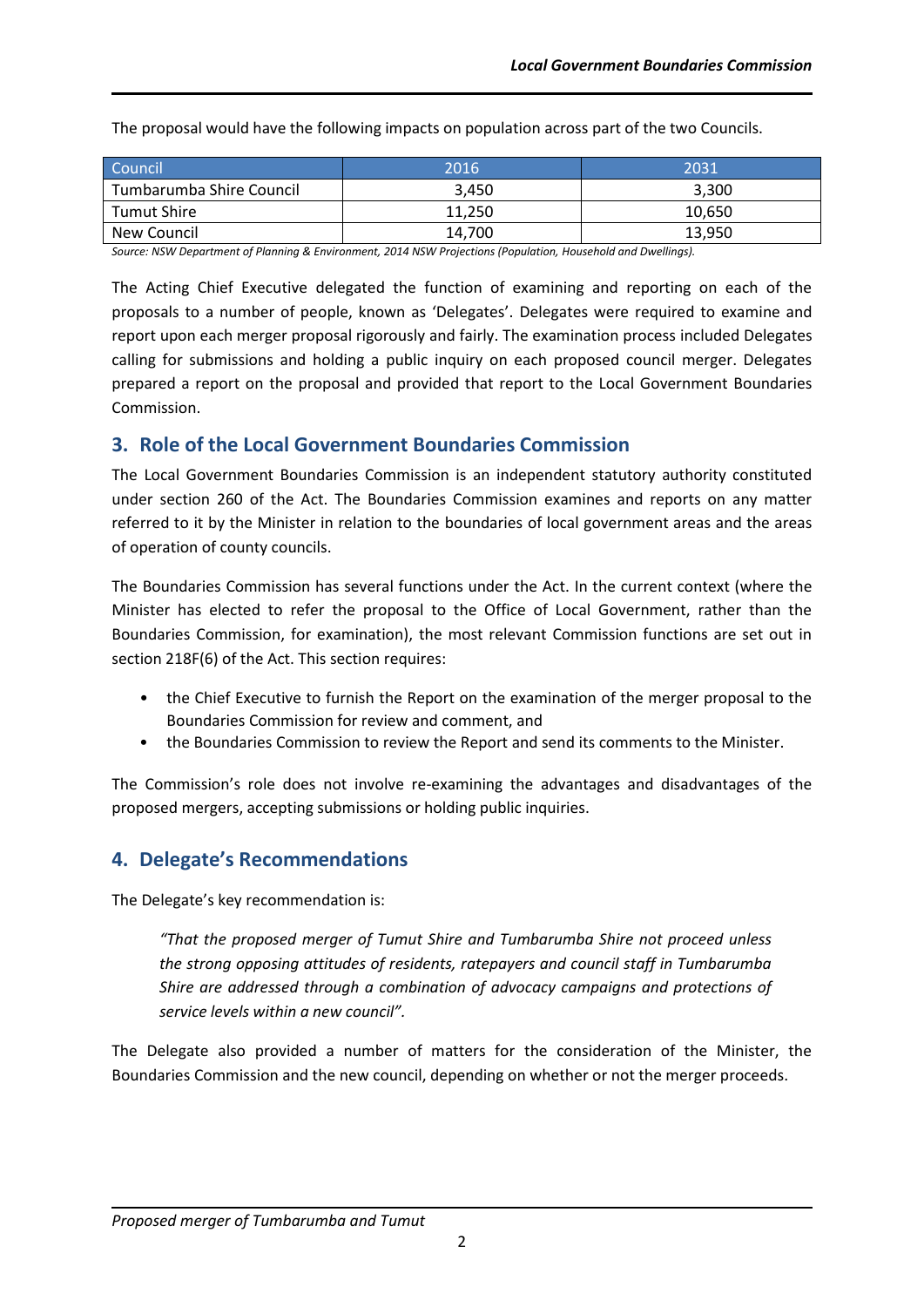# **5. The Commission's detailed comments**

# *5.1 Review of the process followed by the Delegate*

Under the Act, the Delegate is required to undertake certain processes in examining a merger proposal. These processes include holding an inquiry, allowing members of the public to attend meetings as part of the inquiry and calling for submissions. As part of its review of the Delegate's Report, the Commission has looked at whether these processes were followed.

In total, the Delegate considered 623 written and 64 verbal submissions from the public, community and other organisations and councils.

The Delegate held two public inquiries on 11 February 2016 at the Tumut Golf Club and the Tumbarumba Bowling Club.

*The Commission's view is that the Delegate has met the relevant requirements.*

# *5.2 Review of the Delegate's consideration of the factors specified in the Act*

Under section 263(3) of the Act, the Delegate is required to have regard to a range of factors when considering a merger proposal.

*Overall, the Commission's view is that the Report shows the Delegate adequately considered all the factors.*

The Commission has formed this view based on its review of the discussion presented in the Delegate's Report. The Commission specifically considered whether the extent of that discussion adequately canvassed the range of issues raised in the written submissions made to the Delegate, the views expressed at the public hearings and other information that would have been available to the Delegate.

The Commission makes the following comments relating to each factor:

# *5.2.1 Financial factors*

Section 263(3)(a) of the Act requires the Delegate to have regard to:

*"the financial advantages or disadvantages (including the economies or diseconomies of scale) of any relevant proposal to the residents and ratepayers of the areas concerned".*

The Delegate noted that while IPART assessed each Council as financially fit, Tumut Shire was 'Not Fit' for the future when assessed against the criterion of scale and capacity and Tumbarumba Shire could meet the scale and capacity criterion should it operate as a 'rural council'.

The Delegate made references to economies of scale and noted the proposal will increase the rating base of the area by increasing the number of residences and businesses subject to rates. The Delegate noted that Tumbarumba Shire's residential and business rates are significantly lower than Tumut Shire's, whereas Tumut Shire's average farmland rate is significantly higher than Tumbarumba Shire's.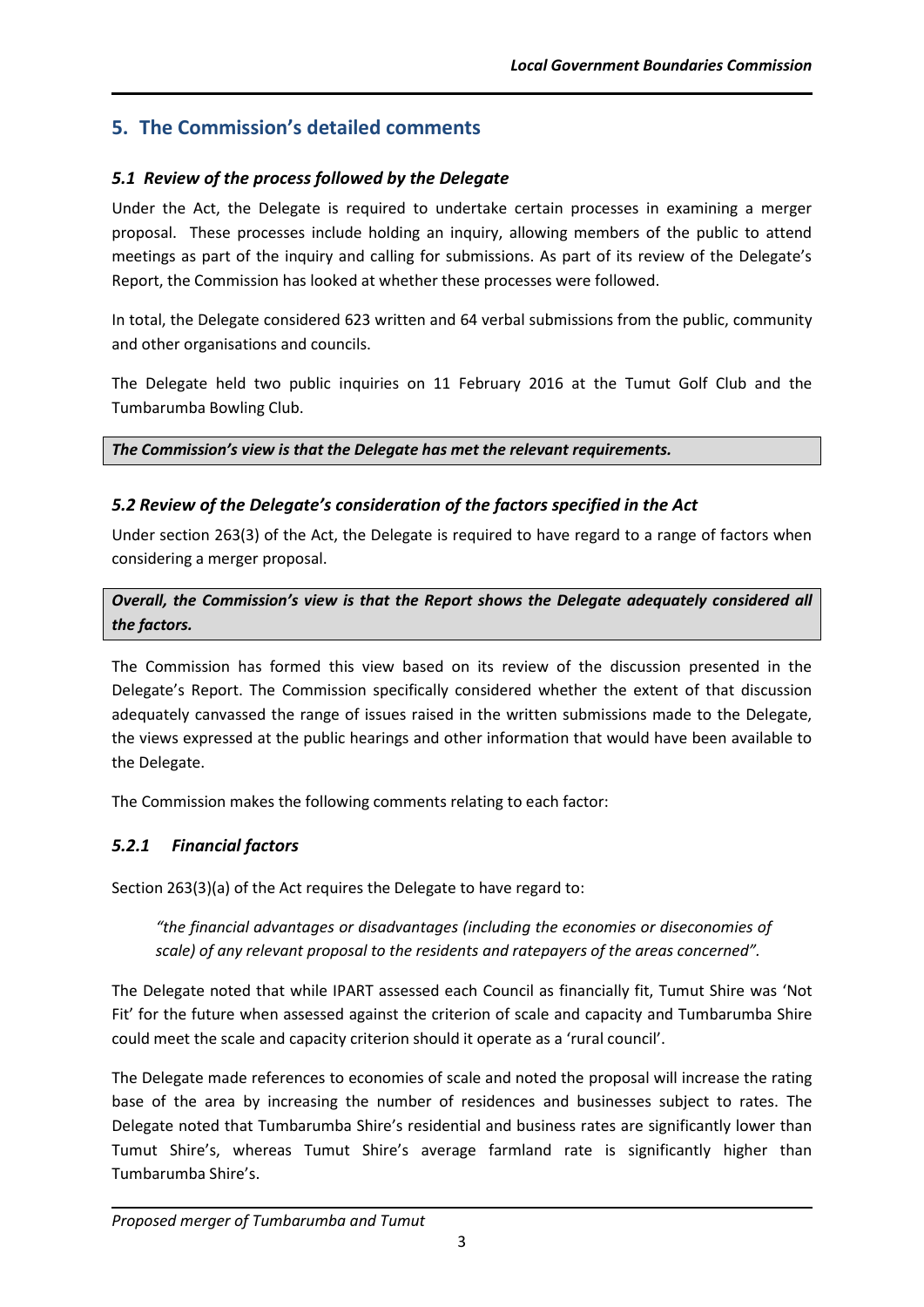The Delegate noted that Tumbarumba Shire Council had implemented different financial arrangements when compared to Tumut Shire, including different fee structures and different rating regimes. The Delegate noted that a new Council would find challenges in ensuring that elements inherent to Tumbarumba Shire such as volunteerism, lower rates and lower fees for services are not unreasonably altered to the detriment of residents in Tumbarumba Shire. In his examination, the Delegate also considered employee costs, councillor expenditure, material and contracts and the quantum of savings.

In conclusion, the Delegate considered that the conservative estimates of savings as modelled by KPMG are significant enough to provide benefits to the Tumbarumba Shire and Tumut Shire communities. The Report considered that providing a new council is in a position to represent the view of Tumbarumba Shire residents in a similar manner to Tumbarumba Shire Council, the saving incentives presented in the merger proposal to be of benefit to residents and ratepayers across the region.

#### *The Commission's view is that the Delegate adequately considered the issues under this factor.*

## *5.2.2 Communities of interest*

Section 263(3)(b) of the Act requires the Delegate to have regard to:

*"the community of interest and geographic cohesion in the existing areas and in any proposed new area".*

The Delegate stated that each Council was serving populations with similar demographics and with similar infrastructure needs. However, submissions received by the Delegate indicated that the two communities have traditionally believed themselves to be separate, with submissions from Tumbarumba Shire residents suggesting that the township feels a closer connection to areas across the Victorian border. The Report considered that the Tumbarumba Shire community feels relatively isolated, with Council facing unique challenges related to a dispersed population in a rural setting.

The Report acknowledged the difficulty in travelling between the two areas and the seasonal impacts on road safety. The Delegate noted that a new council would have the opportunity to improve transport links.

The Delegate reported that there are two communities of interest in the proposed entity. However the Report stated that a new council should not be expected to disrupt or prevent the functioning of these communities if representation and service delivery levels are maintained. On this basis, the Delegate considered that the similar demographics show evidence of a population across the region with similar needs for infrastructure and service delivery. The Delegate did not consider social differences within the two communities to be a barrier for a merger.

*The Commission's view is that the Delegate adequately considered the issues under this factor.*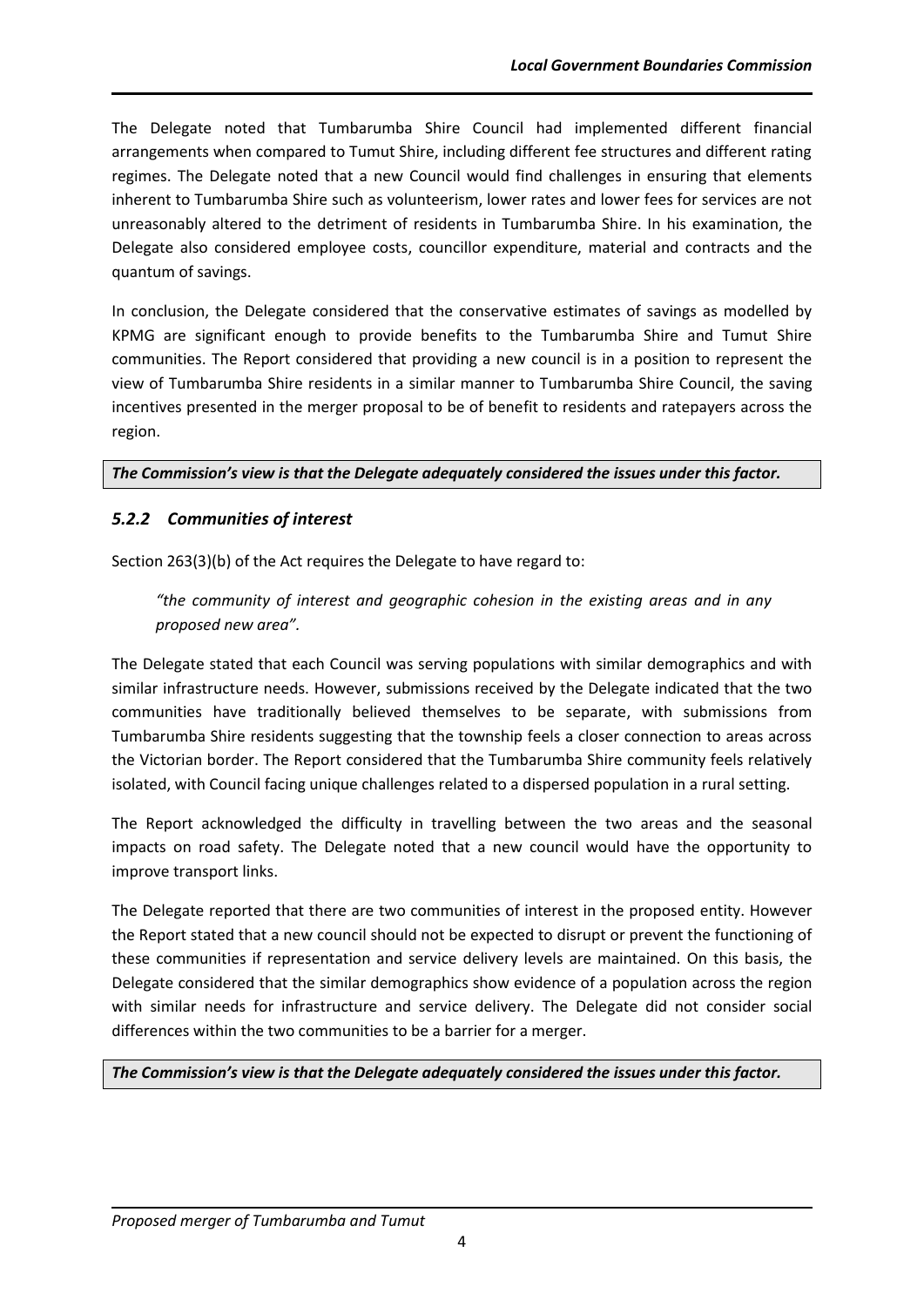## *5.2.3 Historical and traditional values*

Section 263(3)(c) of the Act requires the Delegate to have regard to:

*"the existing historical and traditional values in the existing areas and the impact of change on them".*

The Delegate noted that many submissions received from residents of Tumbarumba Shire detailed family history in the region dating to the nineteenth century. The Report stated it is clear that residents feel a deep historical connection to the area, and considered whether a merger of Tumbarumba Shire Council would impact upon these historical connections and values held.

The Delegate stated it was clear that the Tumbarumba Shire community holds historical and traditional values that place a large reliance on Council. As outlined in the Report, this reliance has been borne by the perception and reality of Tumbarumba Shire as an isolated community requiring community leadership. The views put forward regarding the history of the area were acknowledged by the Delegate, who stated that a newly merged entity is likely to be respectful and protective of the rich history across the region.

In considering the historical and traditional values of the areas affected, the Delegate recommended that a new council is structured in a way that maintains leadership within the community. However, the Report also noted that the strong attitudes in Tumbarumba Shire opposed to the merger proposal will likely have an impact on any implementation of a new council.

*The Commission's view is that the Delegate adequately considered the issues under this factor.*

## *5.2.4 Attitudes of residents and ratepayers*

Section 263(3)(d) of the Act requires the Delegate to have regard to:

*"the attitude of the residents and ratepayers of the areas concerned".*

The Delegate noted that the feedback from the public consultation process indicated that the attitude of residents and ratepayers was one of strong opposition to the merger, with many submissions providing detailed information regarding the current level of service and representation provided by Tumbarumba Shire. The Delegate stated that it is clear that the Tumbarumba Shire community and Council are strongly opposed to the merger proposal and that this would create a significant barrier towards effective implementation.

The Delegate noted that representatives from both Councils expressed reservations about the ability of each Council to implement a merger and work with one another. The Delegate recommended this should be an important consideration for the Minister when considering whether to proceed with the merger proposal.

In considering the attitudes of residents and ratepayers of the areas affected, the Delegate stated that it would not be unreasonable to proceed with the proposal. However the Delegate concluded that the Tumbarumba Shire community is so disproportionately opposed to any merger, and this opposition will be a real barrier to the success of any merger. The Delegate considered that these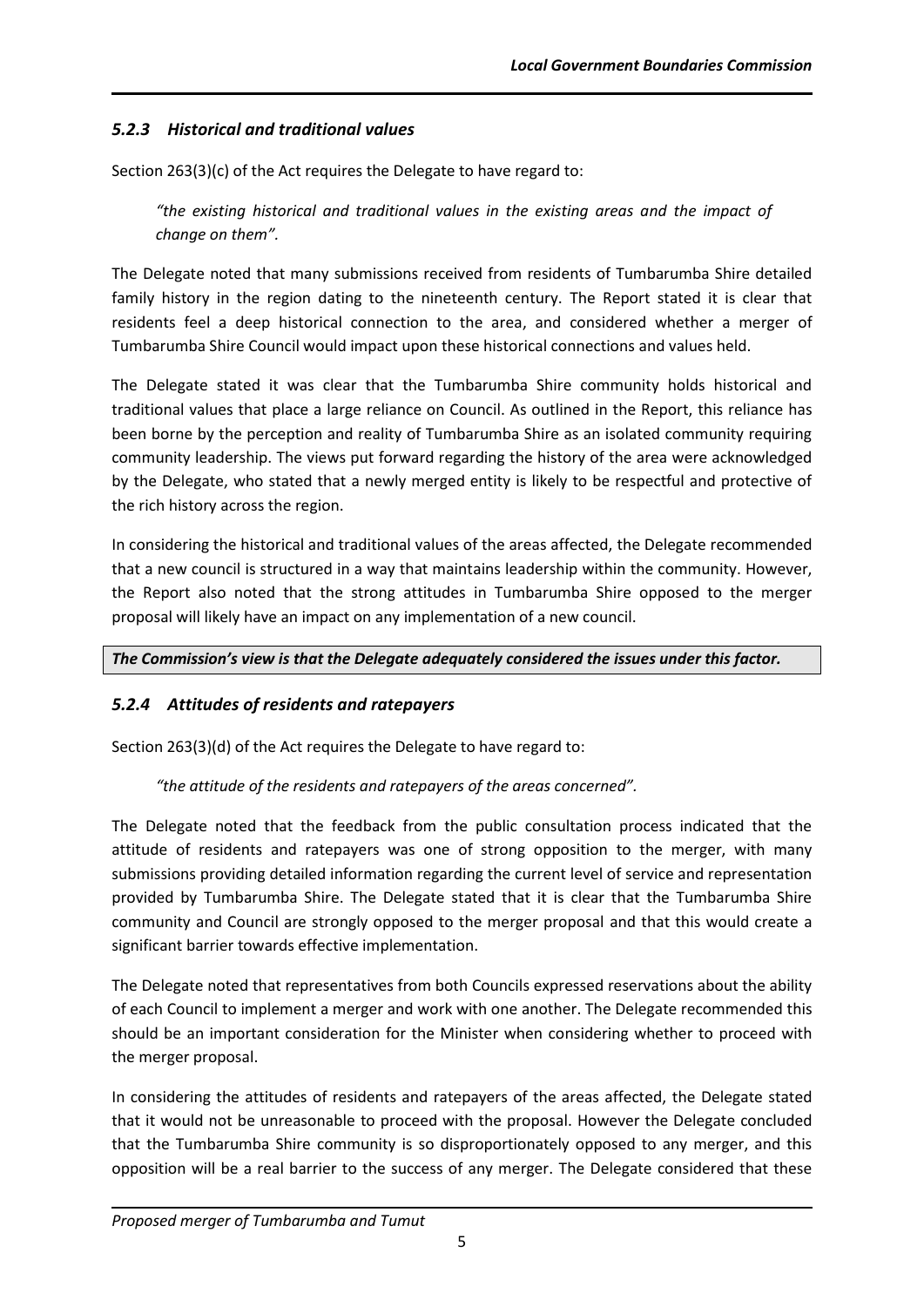attitudes must be addressed through a campaign of advocacy and the implementation of service protections before a merger has any chance of succeeding.

*The Commission's view is that the Delegate adequately considered the issues under this factor.*

## *5.2.5 Elected representation*

Section 263(3)(e) of the Act requires the Delegate to have regard to:

*"the requirements of the area concerned in relation to elected representation for residents and ratepayers at the local level, the desirable and appropriate relationship between elected representatives and ratepayers and residents and such other matters as it considers relevant in relation to the past and future patterns of elected representation for that area".*

Upon reviewing the submissions, the Delegate noted the concerns of Tumbarumba Shire residents and ratepayers regarding a potential loss of representation under a newly merged council. The Delegate considered that these concerns could be mitigated by the introduction of wards.

The Delegate also noted the importance of the role the community would have in providing input to a new council's integrated planning and reporting obligations and that this would provide a means for generating representation.

If the Minister proceeds with the merger proposal, the Delegate recommended that the new council retain section 355 committees and community groups currently utilised by Tumbarumba Shire as a means of ensuring that the Tumbarumba Shire community is represented and retains its input into the council process.

The Delegate concluded that the level of representation does not present a compelling argument against the merger proposal.

## *The Commission's view is that the Delegate adequately considered the issues under this factor.*

## *5.2.6 Service delivery and facilities*

Section 263(3)(e1) of the Act requires the Delegate to have regard to:

*"the impact of any relevant proposal on the ability of the councils of the areas concerned to provide adequate, equitable and appropriate services and facilities".*

The Delegate outlined the two different models for service delivery and the provision of facilities in Tumut Shire and Tumbarumba Shire, with Tumbarumba providing a larger range and extent of services directly to the community.

The Report considered that absolute harmonisation of service delivery was not as important as in Metropolitan areas and that a new merged council would need to take a more flexible approach to the different markets. So as not to disadvantage residents of Tumbarumba LGA, the Delegate suggested there would need to be service level agreements and consultative community bodies such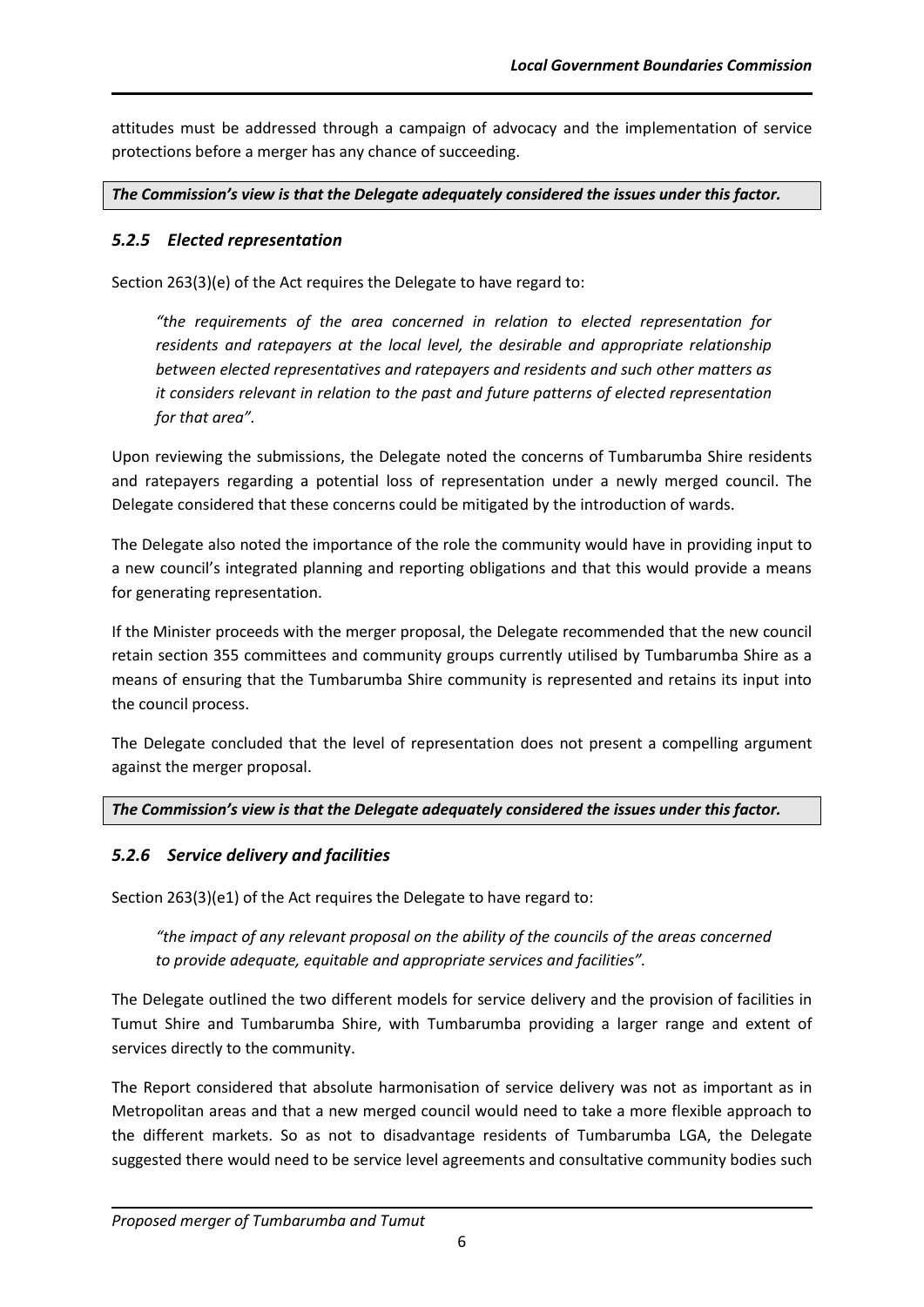as section 355 committees in Tumbarumba to provide feedback and input into the types of services provided and the adequacy of service provision.

*The Commission's view is that the Delegate adequately considered the issues under this factor.*

#### *5.2.7 Employment impacts on staff*

Section 263(3)(e2) of the Act requires the Delegate to have regard to:

*"the impact of any relevant proposal on the employment of the staff by the councils of the areas concerned".*

The Delegate considered Councils' submissions and submissions from residents and ratepayers in relation to this factor.

The Delegate considered the provisions in the Act protecting the number of employees based in rural centres and concluded that any impact on employees in Tumbarumba LGA to be negligible. While concerns about the use of technology by Tumbarumba Shire Council were noted by the Delegate, the Report outlined that implementation of ICT networks and the NBN would allow a new council to introduce digital connections between the two centres, minimising the need for staff to travel.

In considering the employment impacts on staff, the Delegate determined there was no reason that concerns about employment should present a barrier to the success of a merger.

*The Commission's view is that the Delegate adequately considered the issues under this factor.*

#### *5.2.8 Rural impacts*

Section 263(3)(e3) of the Act requires the Delegate to have regard to:

*"the impact of any relevant proposal on rural communities in the areas concerned".*

The Delegate noted that both Tumbarumba and Tumut Shire Councils serve the needs of rural communities throughout their Local Government Areas.

The Delegate examined economic impacts and impacts on small towns in his consideration of this factor. The Delegate concluded that a new council will be in a position, through its integrated planning and reporting, as well as broader policies, to implement procedures that could indeed increase economic activity in Tumbarumba Shire. The Report outlined that alternating council meetings between the two centres, the occasional travel of staff from Tumut to Tumbarumba, and the opportunity to make improvements to transport connections linking the two towns would all increase activity in Tumbarumba Shire.

*The Commission's view is that the Delegate adequately considered the issues under this factor.*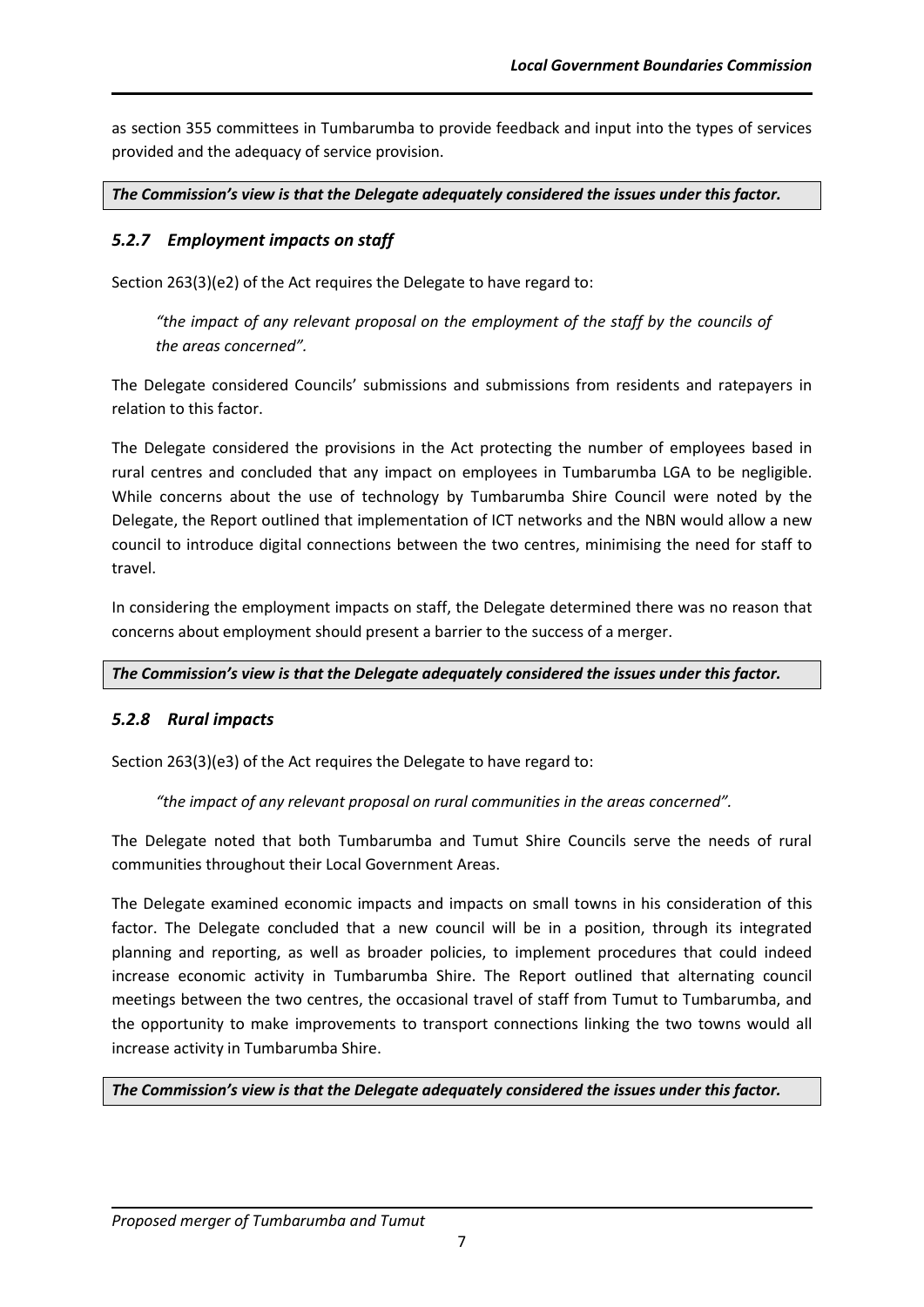#### *5.2.9 Wards*

Section 263(3)(e4) of the Act requires the Delegate to have regard to:

*"in the case of a proposal for the amalgamation of two or more areas, the desirability (or otherwise) of dividing the resulting area or areas into wards".*

The Report noted that neither Council utilises a ward structure. Tumbarumba Shire currently operates with 8 elected councillors and Tumut Shire with 7 elected councillors. As outlined in the Report, Tumbarumba Shire residents were concerned that their representation levels would reduce to two councillors under the proposal.

It was noted in the Report, that both Councils made submissions opposing the implementation of wards but that Tumut Shire recognised that the introduction of wards during implementation could appease concerns about a loss of representation in Tumbarumba Shire. The Delegate considered this view to have merit as a means of addressing representational concerns with the structure being a matter for the new council in consultation with the community

#### *The Commission's view is that the Delegate adequately considered the issues under this factor.*

#### *5.2.10 Opinions of diverse communities*

Section 263(3)(e5) of the Act requires the Delegate to have regard to:

*"in the case of a proposal for the amalgamation of two or more areas, the need to ensure that the opinions of each of the diverse communities of the resulting area or areas are effectively represented".*

The Delegate reported that very few submissions referenced diverse communities with the exception of arguments related to communities of interest between the two shires.. The Delegate noted the similarities in communities between the two shires, as represented by ethnic and religious backgrounds of residents.

The Report stated that no evidence has been provided that a new council would fail to represent the views of diverse communities across the region adequately, and the IP&R process will allow a new council to elicit and consider community opinions as part of a new council's long term planning.

*The Commission's view is that the Delegate adequately considered the issues under this factor, while noting the limited analysis provided.*

#### *5.2.11 Other issues*

Section 263(3)(f) of the Act requires the Delegate to have regard to:

*"such other factors as it considers relevant to the provision of efficient and effective local government in the existing and proposed new areas".*